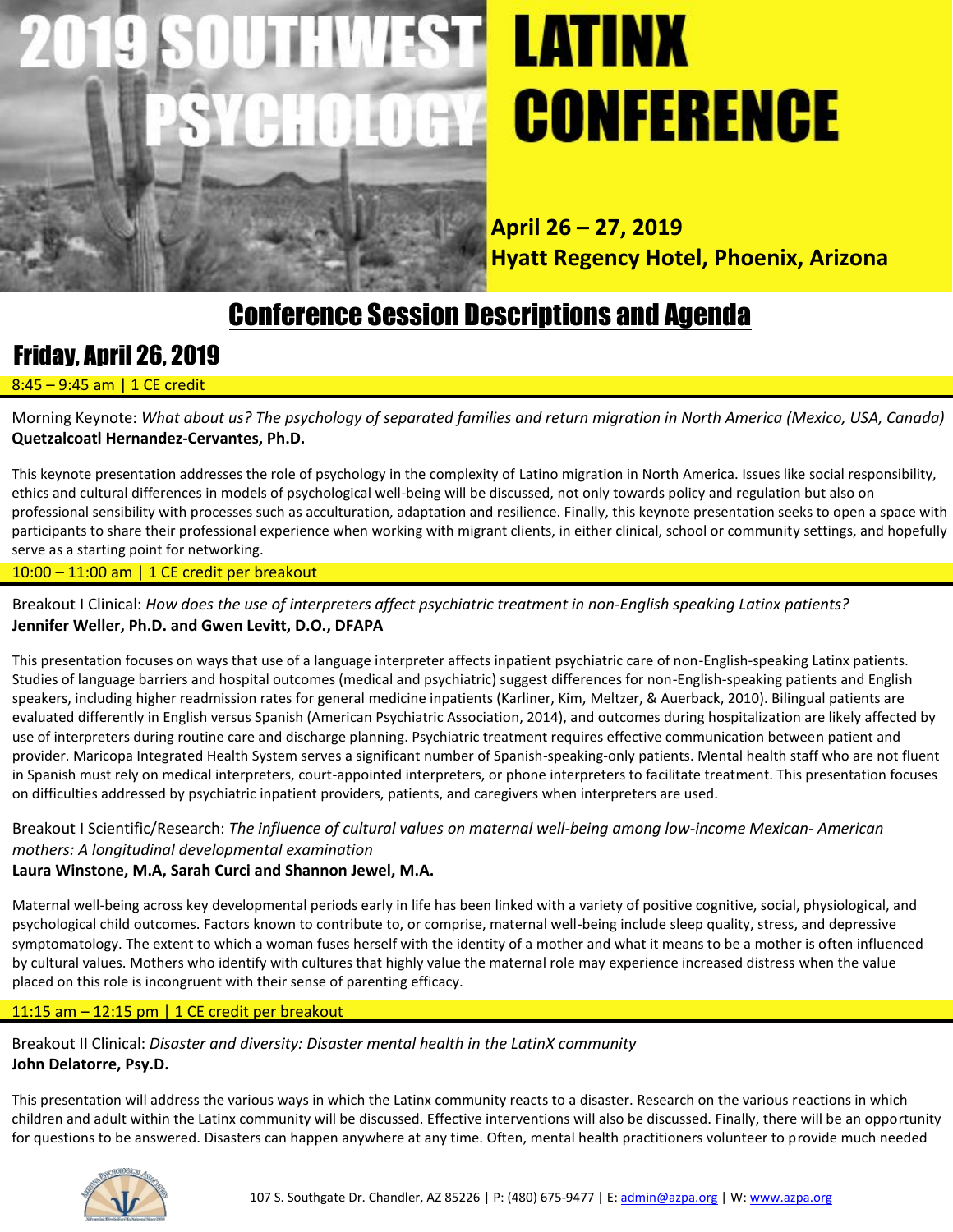interventions that can increase posttraumatic growth. However, there are disparities and difficulties when those interventions are delivered to ethnic minorities. Working in the Latinx community to provide disaster mental health services includes unique challenges.

# Breakout II Scientific/Research: *Addressing complex risk factors in Latinx immigrant families: Using immigration evaluations* **Mercedes P. Palacios, M.A., LMFT and Martha Hernandez, Ph.D.**

This presentation will focus on increasing in-depth understanding of the risk factors and challenges faced by vulnerable immigrant populations. A special focus will be placed on couples, children, and families and the impact that different levels of acculturation may have on family dynamics and their ability to manage immigration related concerns. Presenters will provide clinicians with specific tools, resources, and interventions drawn from current research/literature that can be utilized to address the needs of immigrant families. Highlighting the use of various forms of immigration evaluations that may be conducted for individuals seeking asylum. Special considerations and training needed for completing immigration evaluations will be discussed for both masters level and doctoral level clinicians. Given the current political climate, it is vital to equip more clinicians with training and tools to assist and empower this high-need population and reduce the current disparities within immigrant mental health.

# $1:30 - 2:30$  pm | 1 CE credit per breakout

#### Breakout III Clinical: *Cultural considerations in clinical neuropsychological evaluations* **Julie Alberty, Ph.D., ABPP-CN**

Recently, the importance of cultural humility in both medical and psychological practice has come to light in order to better meet the needs and provide holistic care to patients of different cultural backgrounds. In 2017, 49,780,000 people living in the United States were born in other countries. This indicates that we have multiple races, ethnicities, and cultures that live within the U.S. Culture is defined as a way of life of a population, including shared knowledge, beliefs, values, attitudes, rules of behavior, language, skills, and world views that shapes behavior is an integral part of how we as individual view and interact with the world around us. Not considering cultural aspects of patient's background has been shown to lead to improper diagnoses and/or over pathologizing cognitive impairment. The purpose of this presentation is to give an introductory look into cultural humility, the importance of culture, how culture can impact an individual's world view, how individuals of different cultures may participate/interact with neuropsychological testing. This talk will briefly address the provision of bilingual and monolingual Spanish speaking evaluations and will also review how the intake may differ in evaluations of this population. Lastly, the importance of understanding normative data and its impact on how the provider may interpret the patient's performance will also be discussed. At the conclusion of this talk participants will have received an overview of cultural humility and the significant impact culture can play in neuropsychological assessments which will in turn hopefully better their clinical practice. The below references each discuss cultural competence and its' application to culturally salient neuropsychological practice and assessment.

# Breakout III Scientific/Research: *Latino health paradoxes: Recent evidence and new directions* **John Ruiz, Ph.D., Melissa Flores, Ph.D. and Terrence D. Hill, Ph.D.**

Despite a significantly worse risk factor profile, Hispanics/Latinos generally live longer than non-Hispanic (NH) Whites. This epidemiological phenomenon commonly referred to as the Hispanic mortality paradox is robust, replicated, and characterized by relatively large effects (1). The magnitude and consistency of these findings have compelled researchers to move beyond questioning the validity of the paradox to investigating its breadth (2) and determinants (3). This symposium will describe new evidence regarding both points. The aim of the first presentation is to examine whether Hispanics experience a broader health advantage by testing ethnic differences in state-level hospital utilization. The next two studies examine social mechanisms that may contribute to health resilience. The third presentation considers whether religiosity serves as a resilience factor among Latinos. Together these talks advance understanding of the breadth of Latino health advantages and identify candidate social sources of resilience.

# $2:45 - 3:45$  pm | 1 CE credit per breakout

# Breakout IV Clinical: *Suicide risk and psychotherapy with Latinx youth* **Quetzalcoatl Hernandez-Cervantes, Ph.D.**

This presentation departs from literature review on adolescent suicide to discuss prevention and treatment alternative in various settings. A model of risk and protective factors is presented within a public health framework in understanding suicide risk processes and behaviors. Practice parameters and guidelines for youth suicide prevention, intervention/treatment and postvention are also discussed. There will be a space for sharing professional and research experiences on the notion of networking, exploring collaboration and more efficient and effective use of local or regional resources.

# Breakout IV Scientific/Research: *Examining executive functions in executives: A platform for I/O neuropsychology in Colombia*  **Mauricio A. Garcia-Barrera, Ph.D., R.Psych**

The effective coordination of processes and resources in order to achieve a goal define both the aim of our executive function and the crux of the

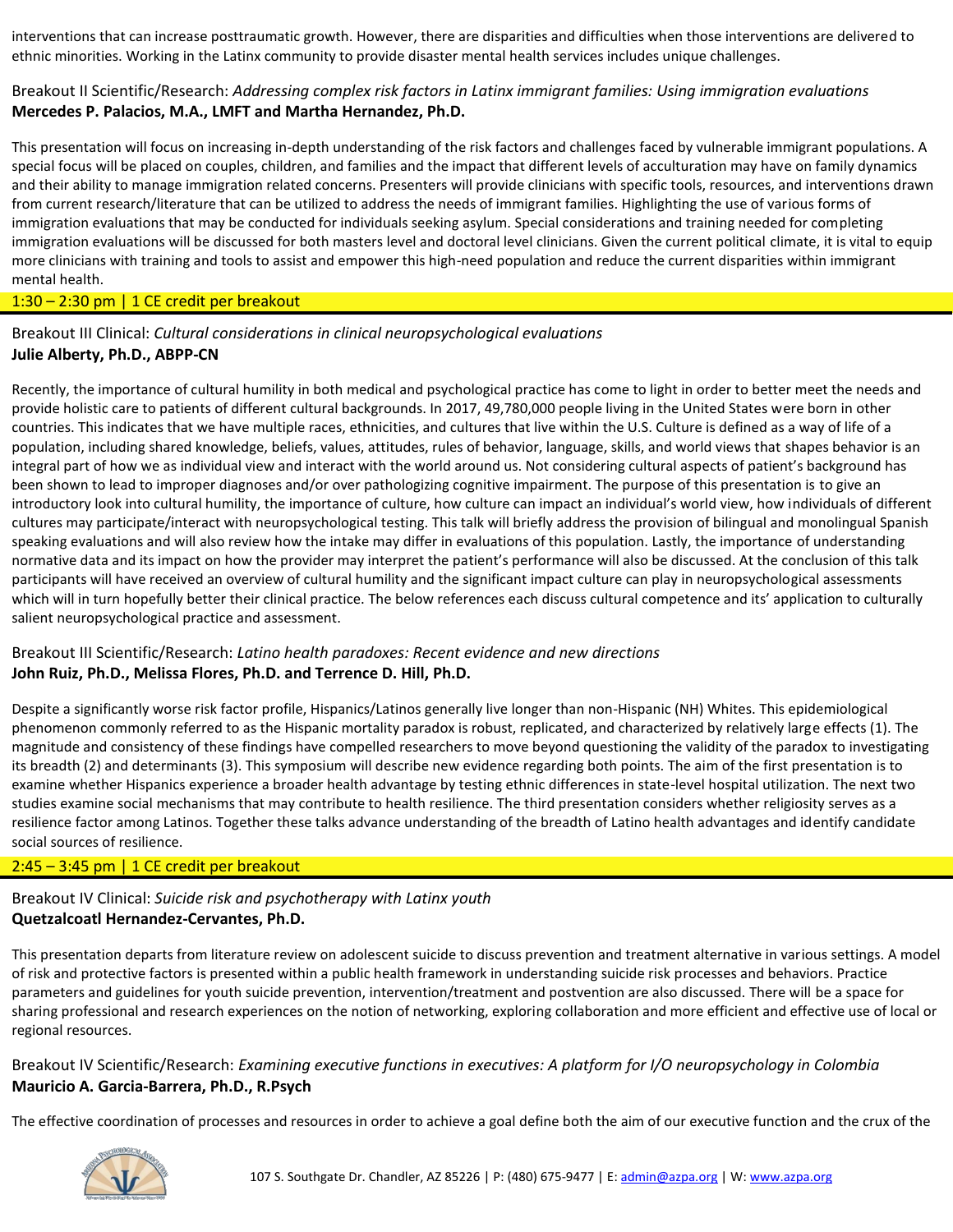job of executives and managers in any type of organization. Interestingly, only a handful of studies have started to look at executive functioning in industry employees. In addition, the amount of research on healthy and work-engaged adults seems scarce when compared to the amount of studies in other age groups. The overall aim of the series of studies we conducted was to examine three basic executive functions, namely updating, shifting and inhibiting using a latent variable approach via confirmatory factor analysis (CFA), in 183 healthy adults (54.6% female) in higher administrative or executive positions. We also examined other higher-order cognition components such as intelligence and creativity, in addition to personality and leadership. During this program, I will explain the most commonly used and statistically derived model of executive functioning (Friedman & Miyake, 2016) and our critical work determining its robustness (Karr et al., 2018). Furthermore, in a study lead by my graduate student Emily Duggan (Duggan et al., 2018), we examined the interpretive effects of applying six different WAIS-IV norms to a Colombian sample. For this purpose, a sample of 305 highly educated Colombian corporate executives completed the WAIS-IV. Data were scored using norms from Colombia, Chile, Mexico, Spain, United States, and Canada and scores were compared using ANOVA. Additionally, a comparative sociodemographic framework was established to contextualize our sample to the standardization samples and populations of the six countries. Altogether, we are using a cross-cultural lens and hoping to make a contribution to an area or work we like to call I/O Neuropsychology.

#### 4:00 – 5:00 pm | 1 CE credit per breakout

Breakout V Clinical: *No tener pelos en la lengua: The need for cross-cultural screening tools in the medical setting* **Jennifer Nosker and John Martin, Ph.D.**

Disparities exist in access and quality of mental health care for Latinx Americans with psychiatric disorders in the United States. The presentation of symptoms in the Latinx community for disorders such as anxiety and depression are diverse, particularly with regards to generation, acculturation (if applicable) and culture. Complicating assessment is that there are varying culturally accepted expressions of distress, and the meaning of illness can be difference for everyone. In the medical setting, screening tools are frequently used to identify individuals with mental health symptoms for treatment purposes; however, very few studies have evaluated the psychometric properties of the screening tools specific to English and Spanish speaking Latino/as. Due to culturally specific expressions of anxiety and depression, some patients fall through the cracks in the medical setting. Similarly, mental status screenings, such as the Montreal Cognitive Assessment and the Mini-Mental Status Exam, have received little attention with regards to validity and administration among the Latinx population, which limits follow-up with patients who would benefit from additional assessment and recommendations. The references provided refer to empirical research conducted on the measures discussed in this presentation.

# Breakout V Scientific/Research: *Latina leaders influenced by cultural models and applying resonant leadership practices* **Patricia Arredondo, Ed.D., NCC, Yolanda Evie Garcia, Ph.D. and Andrea Romero, Ph.D.**

This presentation will discuss critical incidents in the lives of Latina administrators, from dean and senior vice provost to department chairs. An appreciate inquiry methodology using testimonies was used to learn from 8 Latinas about their challenges and uses of power and authority to be administrators with integrity. The literature suggests that there are structural barriers, microaggressions, and other organizational factors not supportive of women administrators. Women of Color in general, are often the only administrator of color or the first person of high rank in a university, and at times, not the preferred leader by subordinates. Latina leaders have walked the "cultural borderlands", are bicultural, and have often been in the numerical minority in their department or institution. An analysis of the women's behavior points to what is known in the literature as a resonant leadership style. Other take-aways include the women's reliance on family members, their sense of dignity, and their concern about the good of their units, not their individual successes and achievements. Recommendations for persistence are provided.

# Saturday, April 27, 2019

# 8:30 – 9:30 am | 1 CE credit

Morning Keynote: *Latinx immigrants enacting resilience for familias and communities: Lived experiences* **Patricia Arredondo, Ed.D., NCC**

Sociopolitical and socioecological conditions have historically been adverse contexts for immigrants seeking survival and thriving opportunities. The forces of anti-immigrant legislation, coupled with xenophobia and overt acts of racism have physical and psychological effects on Latinx immigrants, yet they persist to make life affirming prospects for themselves and their families in the U.S. Moreover, undocumented college students have become leaders in the Deferred Action for Childhood Arrivals (DACA) program on their campuses demonstrating the grit and selfdetermination to transcend structural barriers. The focus of this presentation is on the post-migration phase, addressing the mindset, resolve, problem-solving, and other cognitive strengths demonstrated by immigrant adults on behalf of their families. Moreover, cultural anchors such as spiritual beliefs and faith, familismo (family-centeredness), and traditions are discussed as contributing factors to resilience.

#### $9:45 - 10:45$  am | 1 CE credit per breakout

Breakout VI Clinical: *Latinx immigrant Habitat for Humanity community research: Implications for practice and research* **Patricia Arredondo, Ed.D., NCC and Liza Cohen Hita, Ph.D.**

A comprehensive research study was undertaken to examine several factors that might contribute to the: physical and mental health status of

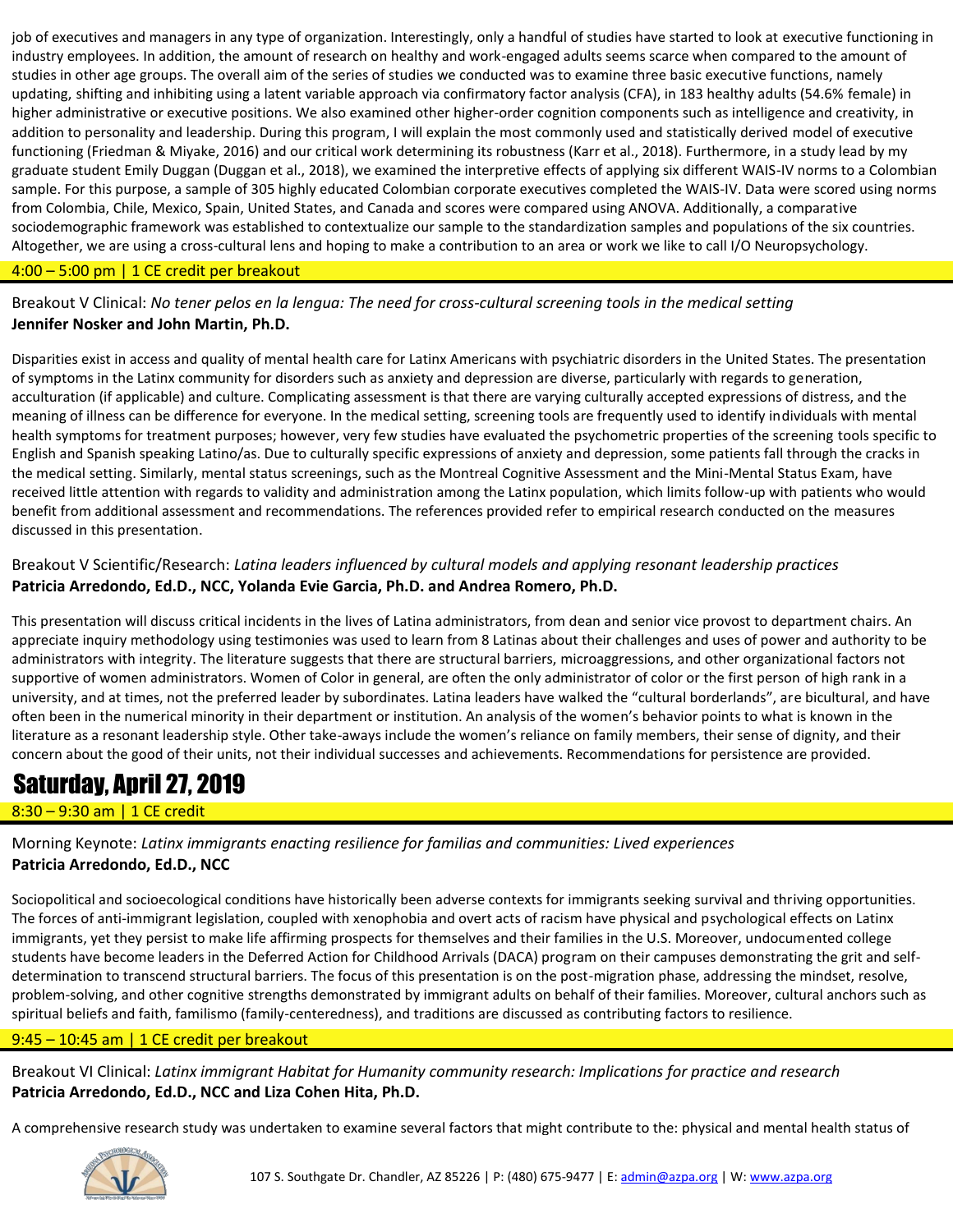Latinx immigrants living in a Habit for Humanity. In addition to assessment of anxiety, stress, depression, health status, sense of well-being, and spirituality, inquiries were also made of the meaning of homeownership and place attachment. Implications for clinical practice include: 1) taking an asset approach to engaging clients about their priorities, how they are forging new avenues for themselves and their children, how they manage their stress, and the role of spirituality in their lives; 2) reviewing stereotypes clinicians and researchers hold about Latinx immigrants; and 3) taking a couple or family intervention approach.

Breakout VI Scientific/Research: *Latino blood donation disparities: Impact of geographical distribution of donation opportunities* **John Ruiz, Ph.D.**

Hispanics are the fastest growing ethnic group in the United States, occupying a projected 28.6% of the nation's population (119 million Hispanics) by 2020 (U.S. Census Bureau, 2017), yet only a small percentage of Hispanics donate blood (Shaz, 2010). Hispanics are underrepresented in blood donation (10 per 1000 Hispanics vs. 77 per 1000 non-Hispanic Whites; Gillium, Eder & McLaurin-Jones, 2008). Understanding and remediating these donation disparities could have tremendous benefits to population health (Associated Press, 2007). The aim of this study was to evaluate the geographic distribution of blood donation opportunities as a function of neighborhood ethnic density. Findings suggest that more ethnically dense Hispanic neighborhoods are less likely to have blood donation opportunities which may contribute to the observed ethnic disparities in donation rates.

#### 11:00 am – 12:00 pm | 1 CE credit per breakout

#### Breakout VII Clinical: *An exploration of bilingualism in a postmodern family therapy program* **Carlos Ramos, Ph.D, BCaBA, Jimena Castro, Ph.D., LMFT and Joseph Alvaro Guerrero Velez**

The presenters will discuss how the notion of bilingualism is embraced from a postmodern perspective. The references below will provide a description of postmodern philosophy in relation to social constructionism, and they will also help provide an understanding of what it means to be a bilingual scholar and family therapist.

# Breakout VII Scientific/Research: *Acculturation and weight and physical activity status in Latinx men* **Lisa Sanchez-Johnsen, Ph.D.**

Obesity and physical activity are greatly understudied areas in Latinx men, and this is especially true among Latinx men of various levels of acculturation. The aim of this study was to conduct a comprehensive, multidimensional assessment of acculturation as it relates to weight and physical activity status in Mexican men. A higher frequency of exercise and perceived exertion was related to higher levels of Anglo acculturation and lower levels of Latino acculturation. Results can be used as part of the development of healthy eating, physical activity, and body image interventions for Mexican American and Puerto Rican men across levels of acculturation. References focus the health of Latino men, obesity in Latinos, and recent studies with Mexican and Puerto Rican men.

# 12:15 – 1:15 pm | 1 CE credit

Lunch Presentation: *Demonstrating competence across borders: The role of board certification in psychology* **Michael Tansy, Ph.D., Leonardo Caraballo, Psy.D. and Jessie Garcia, Ph.D., ABPP**

Attendees will be provided information regarding establishing competency benchmarks across settings and geographical location for the international practice of professional psychology. Attendees will also be provided a review of foundational and functional competencies in psychology while connecting these competencies to the board certification process conducted by the American Board of Professional Psychology.

#### $1:30 - 2:30$  pm | 1 CE credit per breakout

Breakout VIII Clinical: *Forensic psychological consultation and evaluation in immigration cases: The psychologist's role in providing an expert opinion*

#### **Eva Maldonado Renta, Psy.D., Eréndira López-García, Psy.D.**

Psychologists have become key components in assisting immigration officials and the Court system in the determination process for immigration relief. The goal of this presentation is to provide information relevant to the psychologist's role in immigration proceedings. As we become more involved, it is essential to become familiar with the relevant legal concepts and psycholegal questions, clarify specific roles of the psychologist, and address the ethical demands of this practice. This presentation will discuss the ethical obligations of the forensic evaluator, explain the difference between a psychological consultation and a full psychological evaluation and provide an overview of the most common legal concepts used in the U.S. Immigration system. Based on our professional experience with the Latinx population, we will share strategies that are culturally-responsive and specific to work with this population. We will also discuss the assessment process and preparation of reports, and the nuances of providing Court testimony.